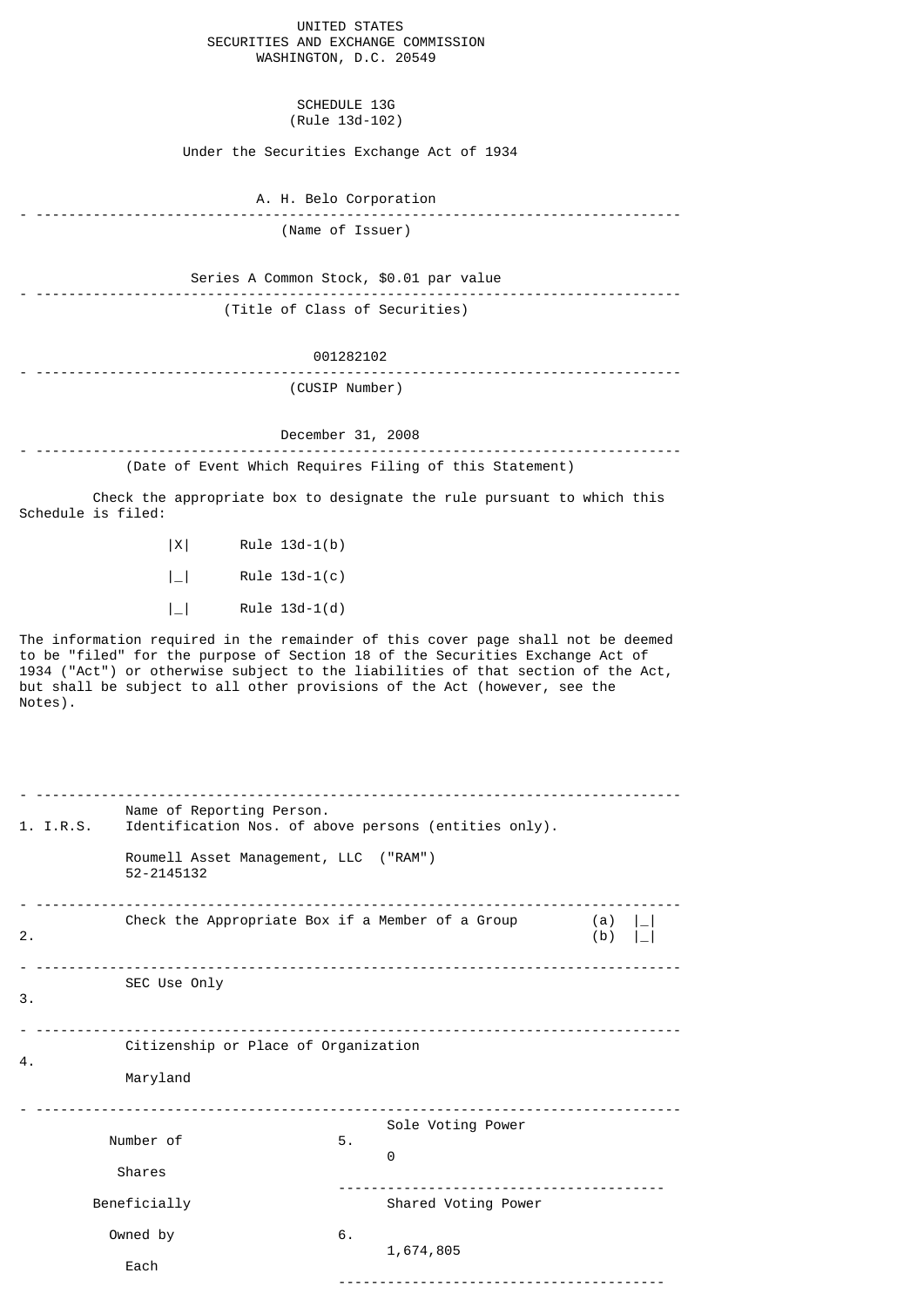|     | Reporting                                                                                                                                                                                                                    |    | Sole Dispositive Power   |
|-----|------------------------------------------------------------------------------------------------------------------------------------------------------------------------------------------------------------------------------|----|--------------------------|
|     | Person<br>With:                                                                                                                                                                                                              | 7. | 1,674,805                |
|     |                                                                                                                                                                                                                              |    | Shared Dispositive Power |
|     |                                                                                                                                                                                                                              | 8. | 0                        |
| 9.  | Aggregate Amount Beneficially Owned by Each Reporting Person                                                                                                                                                                 |    |                          |
|     | 1,674,805                                                                                                                                                                                                                    |    |                          |
| 10. | Check if the Aggregate Amount in Row (9) Excludes Certain Shares                                                                                                                                                             |    |                          |
|     |                                                                                                                                                                                                                              |    | Not Applicable           |
| 11. | Percent of Class Represented by Amount in Row (9)                                                                                                                                                                            |    |                          |
|     | Approximately 9.4% (based on the 17,774,549 shares of Series A<br>common stock outstanding as of October 31, 2008, as reported on<br>the Issuer's Quarterly Report on Form 10Q for the quarter ended<br>September 30, 2008). |    |                          |
| 12. | Type of Reporting Person                                                                                                                                                                                                     |    |                          |
|     | <b>IA</b>                                                                                                                                                                                                                    |    |                          |
|     |                                                                                                                                                                                                                              |    |                          |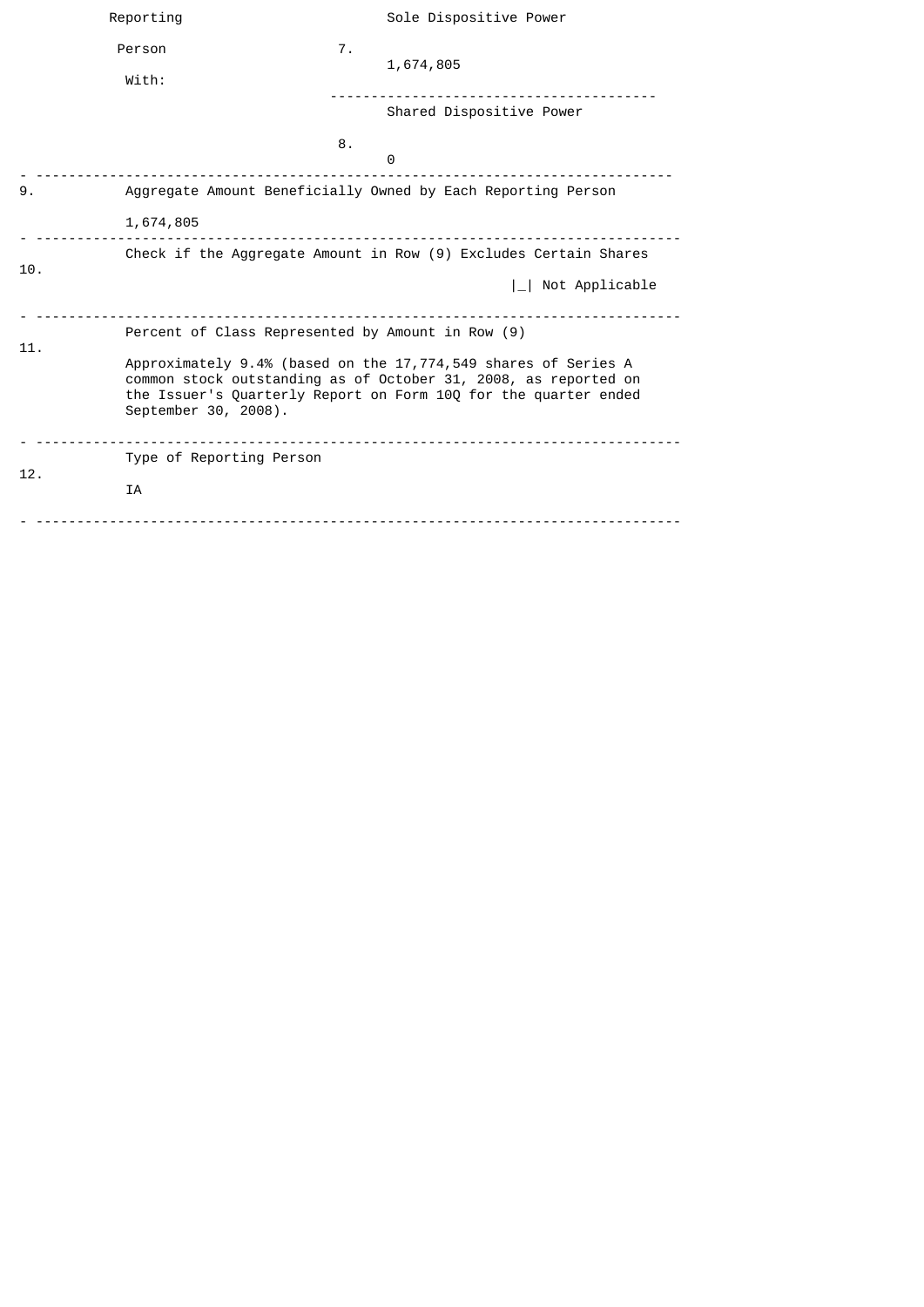| 1.  |                                                                                                                                                                                                                                                                    | Name of Reporting Person.<br>I.RS. Identification Nos. of above persons (entities only). |                                                                  |                        |  |  |
|-----|--------------------------------------------------------------------------------------------------------------------------------------------------------------------------------------------------------------------------------------------------------------------|------------------------------------------------------------------------------------------|------------------------------------------------------------------|------------------------|--|--|
|     | James C. Roumell ("Roumell")                                                                                                                                                                                                                                       |                                                                                          |                                                                  |                        |  |  |
| 2.  | Check the Appropriate Box if a Member of a Group                                                                                                                                                                                                                   |                                                                                          |                                                                  | $(c)$    <br>(d)       |  |  |
| 3.  | SEC Use Only                                                                                                                                                                                                                                                       |                                                                                          |                                                                  |                        |  |  |
|     | Citizenship or Place of Organization                                                                                                                                                                                                                               |                                                                                          |                                                                  |                        |  |  |
| 4.  | U.S.A.                                                                                                                                                                                                                                                             |                                                                                          |                                                                  |                        |  |  |
|     | <u></u><br>Number of                                                                                                                                                                                                                                               | 5.                                                                                       | Sole Voting Power                                                |                        |  |  |
|     | Shares                                                                                                                                                                                                                                                             |                                                                                          | 0                                                                |                        |  |  |
|     | Beneficially                                                                                                                                                                                                                                                       |                                                                                          | Shared Voting Power                                              |                        |  |  |
|     | Owned by                                                                                                                                                                                                                                                           | 6.                                                                                       |                                                                  |                        |  |  |
|     | Each                                                                                                                                                                                                                                                               |                                                                                          | $1,674,805*$                                                     |                        |  |  |
|     | Reporting                                                                                                                                                                                                                                                          |                                                                                          | Sole Dispositive Power                                           |                        |  |  |
|     | Person                                                                                                                                                                                                                                                             | 7.                                                                                       | 1,674,805*                                                       |                        |  |  |
|     | With:                                                                                                                                                                                                                                                              |                                                                                          |                                                                  |                        |  |  |
|     |                                                                                                                                                                                                                                                                    |                                                                                          | Shared Dispositive Power                                         |                        |  |  |
|     |                                                                                                                                                                                                                                                                    | 8.                                                                                       | 0                                                                |                        |  |  |
| 9.  |                                                                                                                                                                                                                                                                    |                                                                                          | Aggregate Amount Beneficially Owned by Each Reporting Person     |                        |  |  |
|     | $1,685,115*$                                                                                                                                                                                                                                                       |                                                                                          |                                                                  |                        |  |  |
| 10. |                                                                                                                                                                                                                                                                    |                                                                                          | Check if the Aggregate Amount in Row (9) Excludes Certain Shares |                        |  |  |
|     |                                                                                                                                                                                                                                                                    |                                                                                          |                                                                  | $\vert$ Not Applicable |  |  |
|     | Percent of Class Represented by Amount in Row (9)                                                                                                                                                                                                                  |                                                                                          |                                                                  |                        |  |  |
| 11. | Approximately 9.5% (based on the 17,774,549 shares of Series A<br>common stock outstanding as of October 31, 2008, as reported on<br>the Issuer's Quarterly Report on Form 10Q for the quarter ended<br>September 30, 2008).                                       |                                                                                          |                                                                  |                        |  |  |
|     | Type of Reporting Person                                                                                                                                                                                                                                           |                                                                                          |                                                                  |                        |  |  |
| 12. | ΙN                                                                                                                                                                                                                                                                 |                                                                                          |                                                                  |                        |  |  |
|     | Roumell is the President of RAM and holds a controlling percentage of<br>its outstanding voting securities and, as a result of his position with<br>and ownership of securities of RAM, Roumell could be deemed the<br>beneficial owner of the shares held by RAM. |                                                                                          |                                                                  |                        |  |  |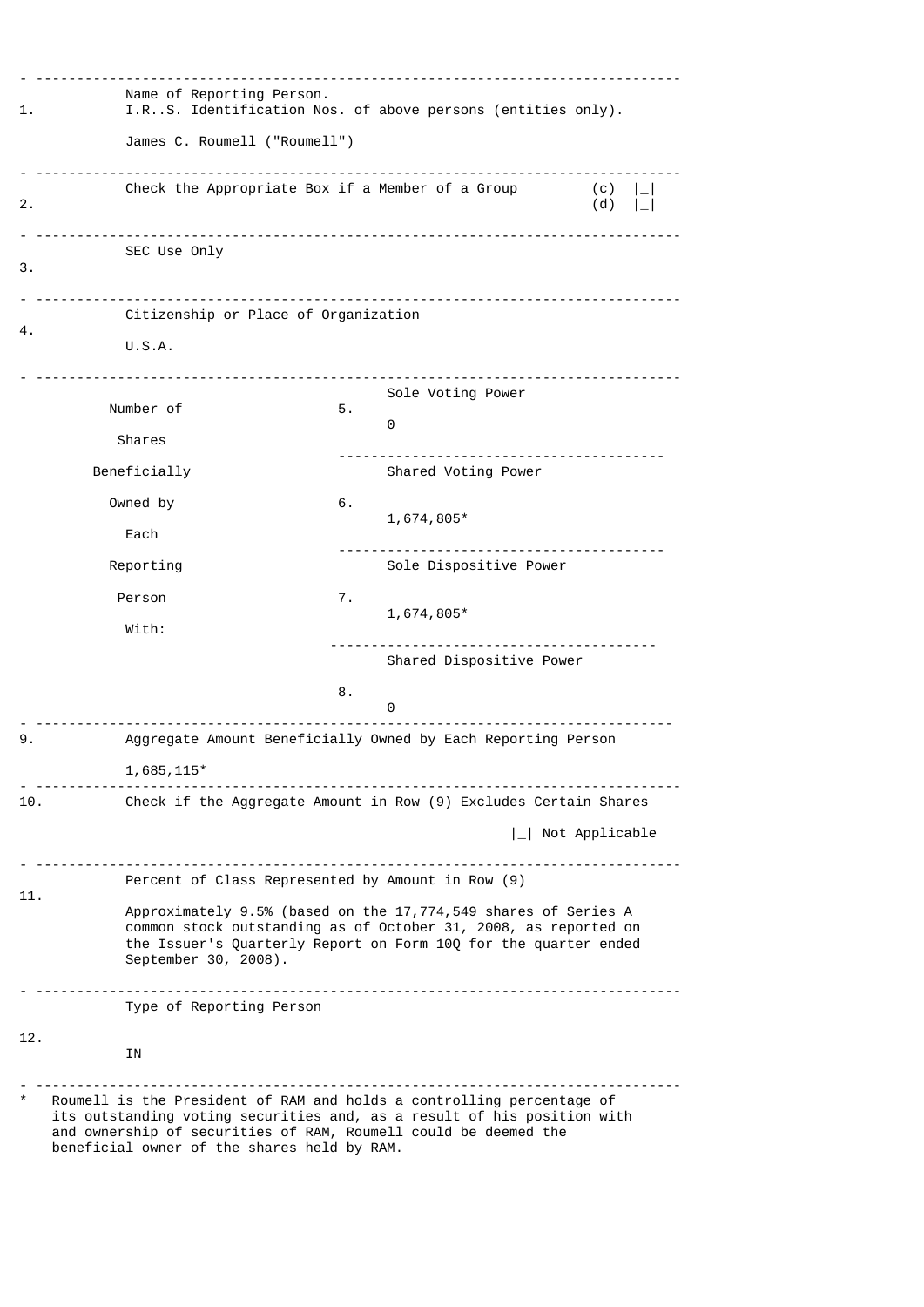- ------------------------------------------------------------------------------- Item 1(a). Name of Issuer: A. H. Belo Corporation - -------------------------------------------------------------------------------- Item 1(b). Address of Issuer's Principal Executive Offices: P. O. Box 224866 Dallas, Texas 75222-4866 - ------------------------------------------------------------------------------- Name of Persons Filing: 1. Roumell Asset Management, LLC 2. James C. Roumell - ------------------------------------------------------------------------------- Item 2(b). Address of Principal Business Office or, if none, Residence: 2 Wisconsin Circle, Suite 660, Chevy Chase, MD 20815 - ------------------------------------------------------------------------------- Item 2(c). Citizenship: 1. RAM - Maryland 2. Roumell - U.S.A. - ------------------------------------------------------------------------------- Title of Class of Securities: Series A Common Stock, \$0.01 par value - ------------------------------------------------------------------------------- Item 2(e). CUSIP Number: 001282102 - ------------------------------------------------------------------------------- Item 3. If this statement is filed pursuant to Rule 13(d)-1(b), or 13(d)-2(b), or (c), check whether the person filing is a: (a) |\_| Broker or dealer registered under Section 15 of the Exchange Act. (b)  $|-|$  Bank as defined in Section 3(a)(6) of the Exchange Act. (c)  $\vert \_ \vert$  Insurance company as defined in Section 3(a)(19) of the Exchange Act. (d)  $|\_|$  Investment company registered under Section 8 of the Investment Company Act of 1940. (e)  $X^*$  An investment adviser in accordance with Rule 13d-1(b)(1)(ii)(E). (f) |\_| An employee benefit plan or endowment fund in accordance with Rule  $13d-1(b)(1)(ii)(F)$ . (g) X\* A parent holding company or control person in accordance with Rule  $13d-1(b)(1)(ii)(G)$ . (h) |\_| A savings association as defined in Section 3(b) of the Federal Deposit Insurance Act. (i) |\_| A church plan that is excluded from the definition of an investment company under Section 3(c)(14) of the Investment Company Act. (j)  $|-|$  Group, in accordance with Rule 13d-1(b)(1)(ii)(J). RAM is an investment adviser registered under Section 203 of the Investment

 Advisers Act of 1940. Roumell is the President of RAM and holds a controlling percentage of its outstanding voting securities. Roumell is joining in this filing on Schedule 13G pursuant to Rule  $13d-1(k)(1)$ .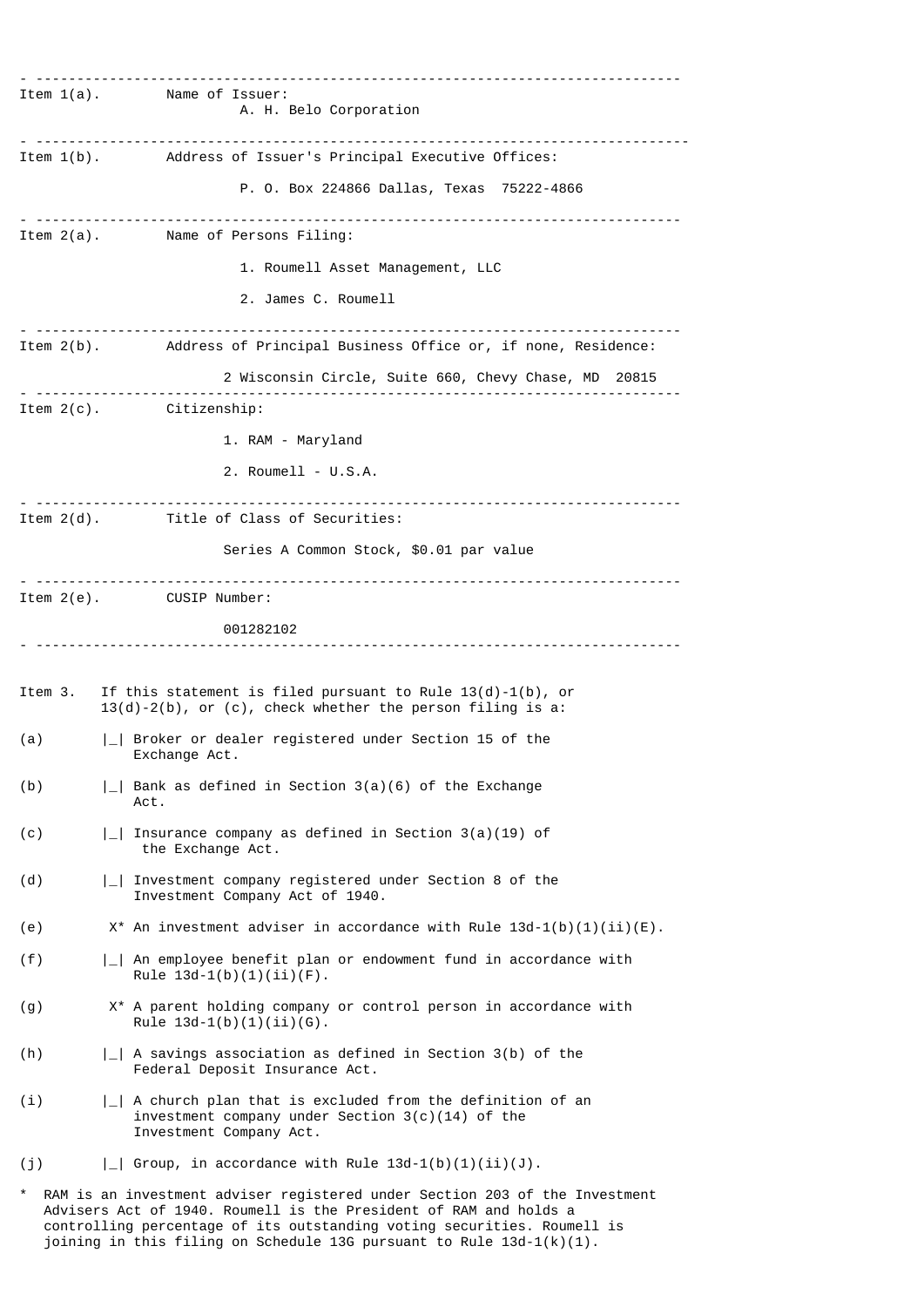Item 4. Ownership. (a) Amount beneficially owned: See Items 5-11 on the cover sheets of this Schedule 13G. ---------------------------------------------------------------------- (b) Percent of class: RAM - Approximately 9.4% Roumell - Approximately 9.5% Each based on the 17,774,549 shares of Series A common stock outstanding as of October 31, 2008, as reported on the Issuer's Quarterly Report on Form 10Q for the quarter ended September 30, 2008. ---------------------------------------------------------------------- (c) Number of shares as to which each person has: (i) Sole power to vote or to direct the vote 10,310 (by Roumell) ------------------------------ (ii) Shared power to vote or to direct the vote 1,674,805 (through RAM) ------------------------------- (iii) Sole power to dispose or to direct the<br>disposition of 1,685,115 (see Item 6 below) ------------------------------------- (iv) Shared power to dispose or to direct the disposition of 0 ------------------------------ Item 5. Ownership of Five Percent or Less of a Class. Not applicable. Item 6. Ownership of More than Five Percent on Behalf of Another Person. RAM has been granted discretionary dispositive power over its clients' securities and in some instances has voting power over such securities. Any and all discretionary authority which has been delegated to RAM may be revoked in whole or in part at any time. Roumell is President of RAM and beneficially owns a controlling percentage of its outstanding voting securities. Roumell is joining in this Schedule 13G because, as a result of his position with and ownership of securities of RAM, Roumell could be deemed to have voting and/or investment power with respect to the shares beneficially owned by RAM. Roumell disclaims any deemed beneficial ownership in securities held by RAM, except to the extent of his pecuniary interest therein. Item 7. Identification and Classification of the Subsidiary Which Acquired the Security Being Reported on by the Parent Holding Company. Not applicable. Item 8. Identification and Classification of Members of the Group. Not applicable. Item 9. Notice of Dissolution Group.

Not applicable.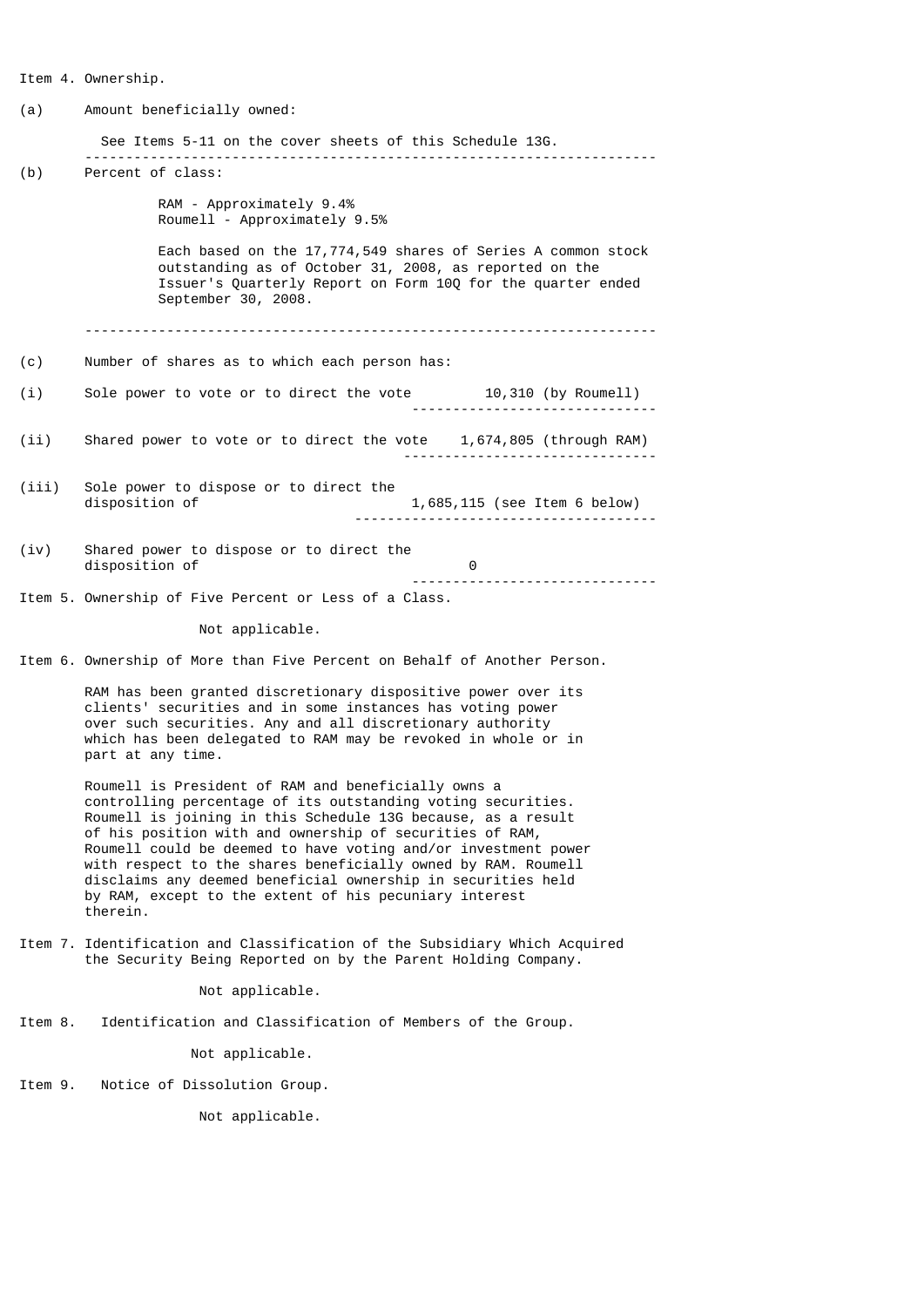## Item 10. Certification.

 By signing below, the undersigned (i) certify that, to the best of their knowledge and belief, the securities reported herein were acquired in the ordinary course of business and were not acquired and are not held for the purpose of and do not have the effect of changing or influencing the control of the issuer of such securities and were not acquired and are not held in connection with or as a participant in any transaction having such purposes or effect and (ii) hereby declare and affirm that the filing of this Schedule 13G shall not be construed as an admission that either of the reporting persons is the beneficial owner of the securities reported herein, which beneficial ownership is hereby expressly disclaimed, except to the extent of their respective pecuniary interest therein.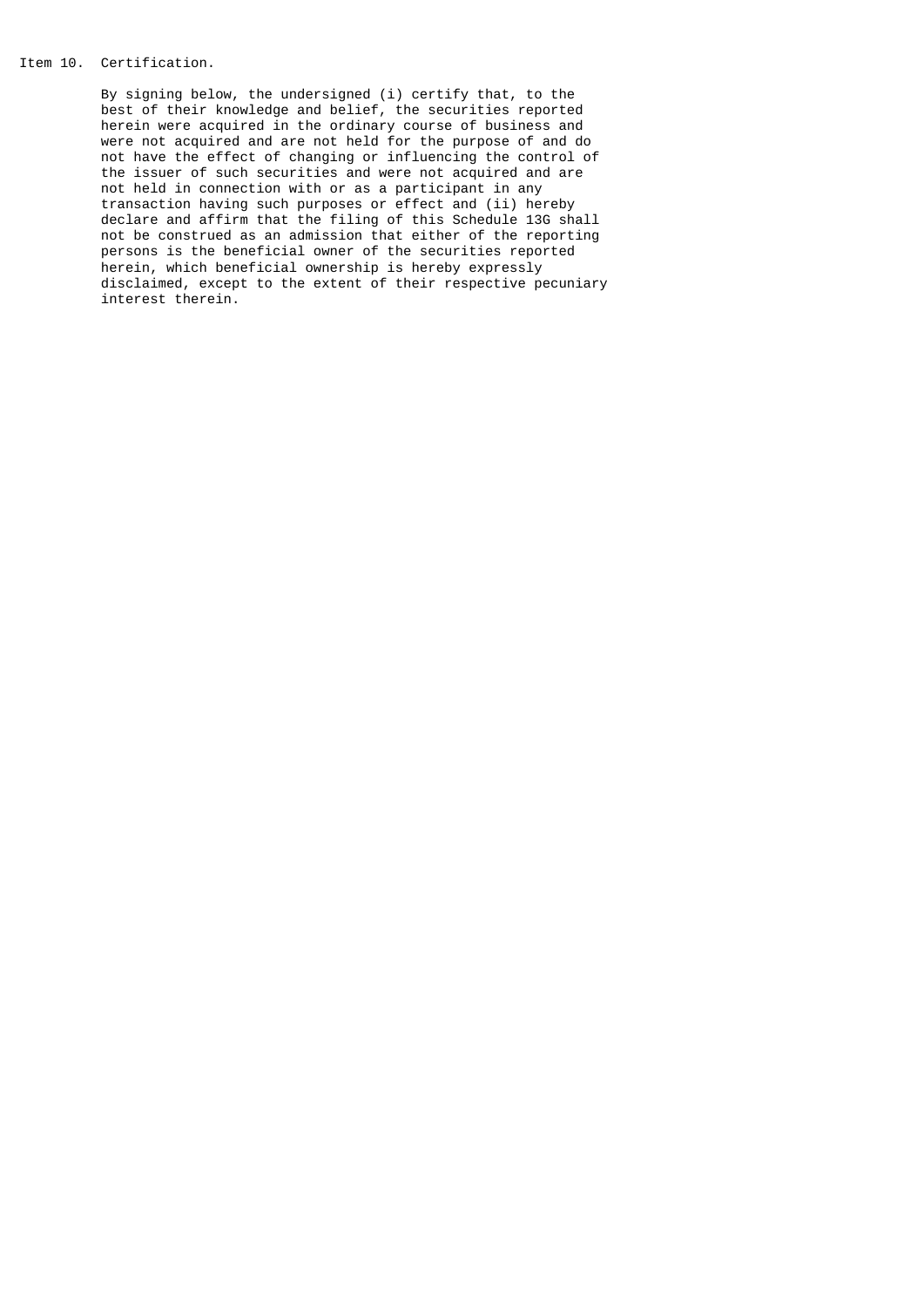## SIGNATURES

After reasonable inquiry and to the best of my knowledge and belief, I certify that the information set forth in this statement is true, complete and correct.

 February 10, 2009 --------------------------------------------------- (Date) /s/ James C. Roumell --------------------------------------------------- (Signature) Roumell Asset Management, LLC By: James C. Roumell, President --------------------------------------------------- (Name/Title) February 10, 2009 --------------------------------------------------- (Date) /s/ James C. Roumell -------------------------------------------------- (Signature) James C. Roumell -------------------------------------------------- (Name)